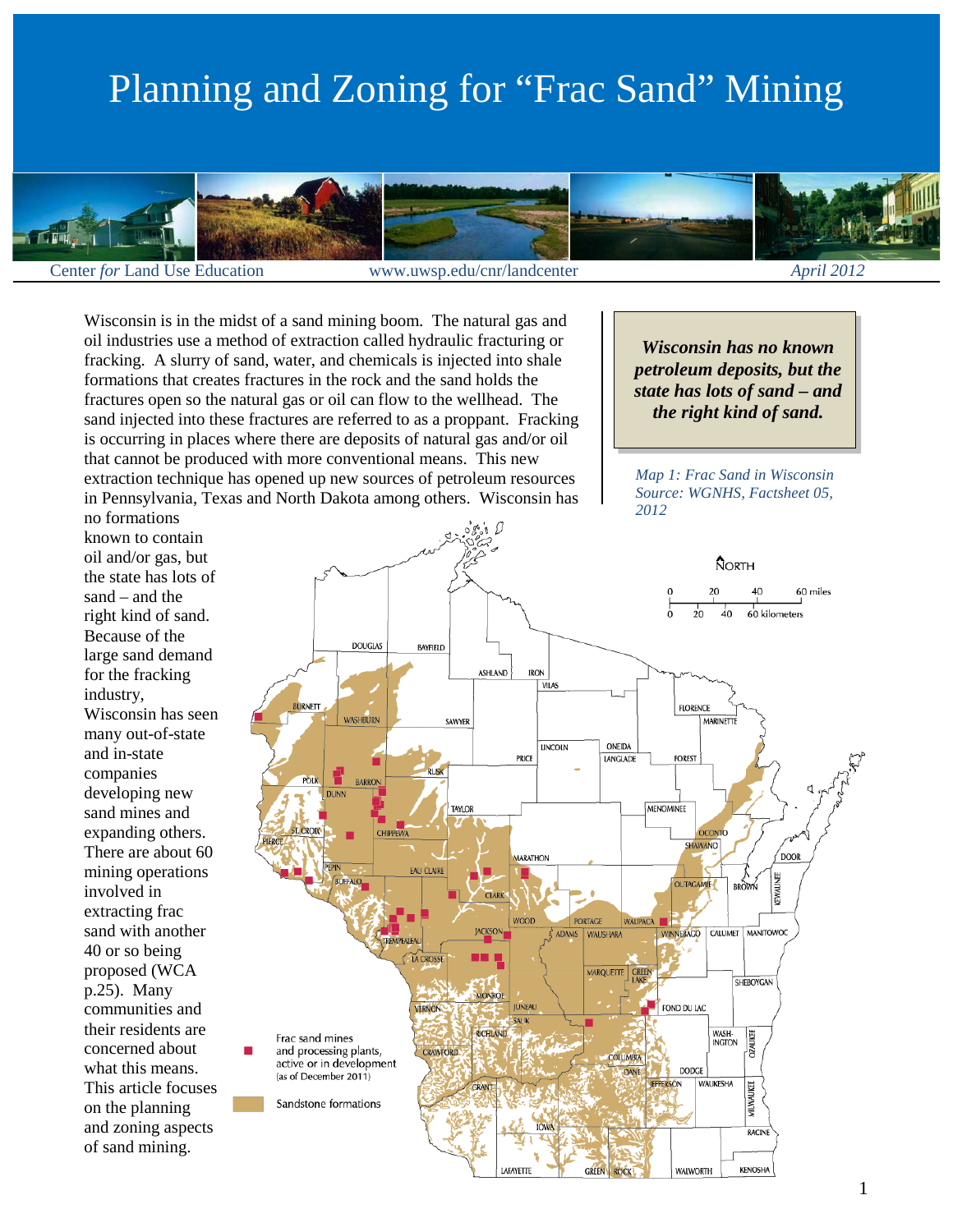## **WHAT IS "FRAC SAND" MINING?**

Frac sand is a type of sand perfect for fracking. Characteristics of frac sand include: spherical shape, high silica (quartz) content, hardness (can withstand high pressure), uniform particle shape and size. Wisconsin's sands, especially from the bedrock of western and central Wisconsin, have all the right characteristics in addition to being near the surface and easy to mine. Glaciation in Wisconsin led to the deposition of sand as melting and glacial retreat occurred, but those sands are too impure to make frac sand. The frac sand industry in Wisconsin involves removal of the sand and processing it. The map on page 1 shows where sandstone formations are located. Sand in Wisconsin is suitable for a variety of uses including frac sand, foundry sand, glass sand, bedding sand, filter sand or aggregate (gravel and sand) for roads and other types of construction, and other types of uses. West Central Wisconsin has an abundance of easily accessible sand perfect for the fracking industry, but which is also used for many of the uses mentioned above. Many operations may be mining sand for multiple uses.

### **HOW IS THE SAND PROCESSED?**

As sand is extracted from the earth, it needs to be processed and graded. Raw material is transported from a mine site to a sand processing facility. There are two ways in which Wisconsin companies process sand – a wet and a dry process. In the wet process, the sand is washed through a series of screens to separate or grade the different size sand particles. In the dry process, the sand is kiln dried and sieved again for size. In some instances the necessary properties to make for a good proppant can be enhanced by coating with a resin in a separate process. Once processed, the sand is loaded onto trucks, barges or rail cars and sent to other states.

#### *Characteristics of frac sand include:*

- *spherical shape*
- *high silica (quartz) content*
- *hardness (can withstand high pressure)*
- *uniform particle shape and size*

*Photo 1: Marshfield: Sand Processing Facility Source: Haines: CLUE*

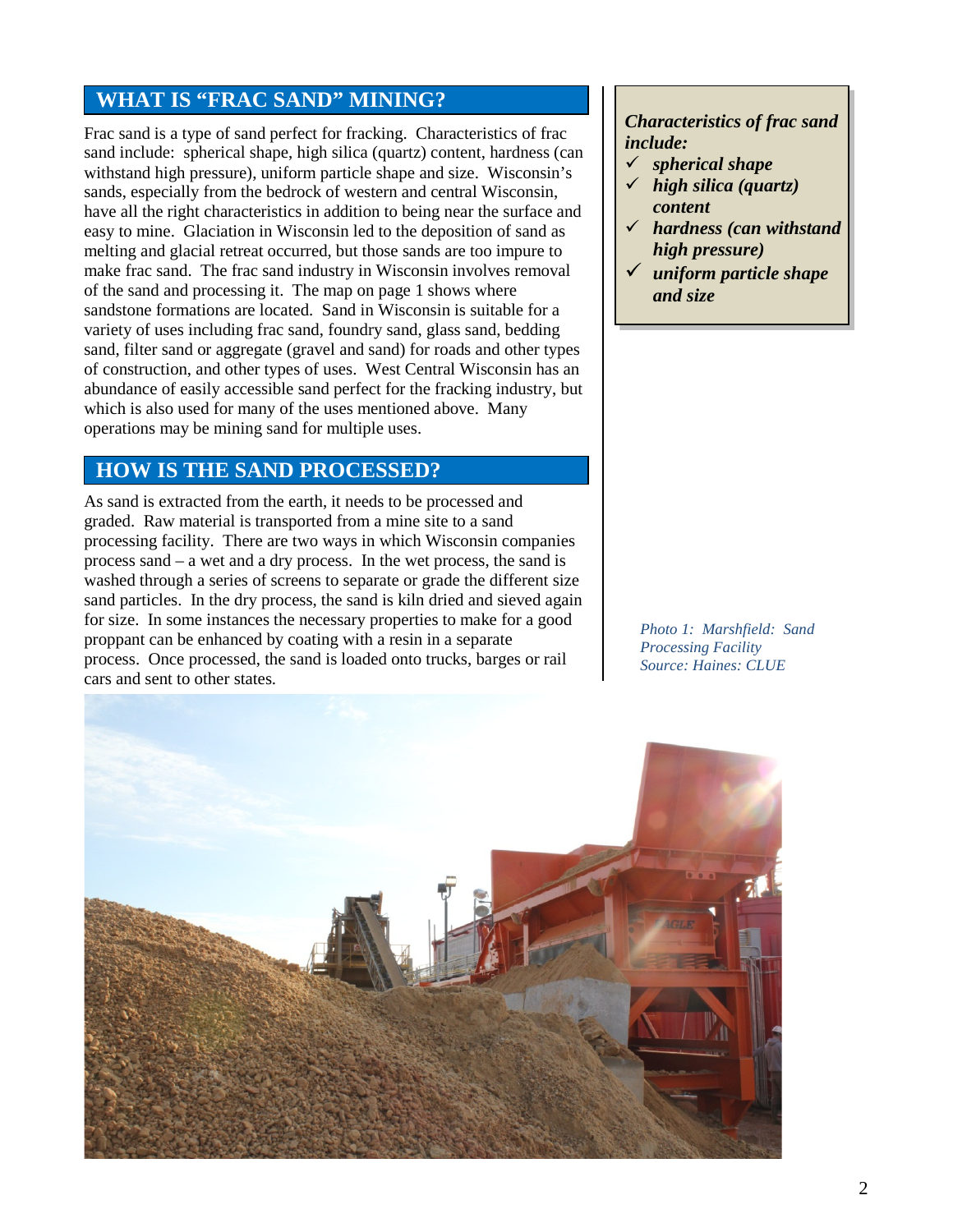### **HOW IS SAND MINING REGULATED?**

The increased interest in sand mining has created a number of concerns and issues to local and state regulators. This section provides a brief review of the regulations pertinent to non-metallic mining in Wisconsin. Planning and zoning at the local level – in particular for counties and towns – is the primary emphasis.

#### **STATE LEVEL**

DNR is the primary state agency regulating environmental impacts of sand mining and processing plants. Companies generally need to apply for and receive three permits. Many non-metallic mines, including sand mines, use water and must receive a high-capacity well<sup>[1](#page-2-0)</sup> permit. A high proportion of the water is recycled. Non-metallic mine owners or operators need a stormwater permit to manage both storm water and well water from the processing and from the site itself. Often a flocculant is used to settle out suspended solids in the water. Because of the nature of non-metallic mining, the potential to generate dust is ever present. Mines regularly water their internal roads and sand/gravel piles to decrease the amount of dust blown around. To deal with fugitive dust and truck exhaust, for examples, an air quality permit is required to assure ambient air quality standards are met to protect human health and the environment. As part of the air management permit a particulate monitor is required unless a variance from the Department is granted. Monitors may be placed at the edges of the mines. If a mining site is located adjacent to wetlands or surface waters, DNR water and wetland regulations may need to be addressed (WCA. 2011). The DNR also will conduct an endangered and threatened species, and archaeological review on all mine and processing facility sites.

#### **LOCAL LEVEL**

Local governments play an important role in regulating non-metallic and sand mining. One key role of counties is to review and approve reclamation permits and plans. Wisconsin Administrative Code NR 135 – non-metallic mining operations – requires reclamation of non-metallic mining sites. Reclamation of sites must comply with the standards set forth in this administrative rule. However, while this is a State administrative rule, in order to pursue non-metallic mining, a company/operator must apply for and receive a permit from the responsible unit of government (usually the county) in which the mine operation is located. In addition, the operator must submit a reclamation plan that meets the minimum standards set forth in NR 135 to the County in which it will operate (see Endnote 1, p. 9).

Other tools used by local governments are also important. These tools include comprehensive plans, zoning ordinances, developer's agreements, road use agreements, and moratoria. Box 1 (p. 4) lists a variety of tools and some of the advantages and disadvantages of each one. Some of these tools can be important to communities that do not have zoning.

#### Box 2: Comprehensive Planning Law

Section 2(e) *Agricultural, natural and cultural resources elemen*t. A compilation of objectives, policies, goals, maps and programs for the conservation, and promotion of the effective management, of natural resources such as groundwater, forests, productive agricultural areas, environmentally sensitive areas, threatened and endangered species, stream corridors, surface water, floodplains, wetlands, wildlife habitat, metallic and **nonmetallic mineral resources** consistent with zoning limitations under s. 295.20 (2), parks, open spaces, historical and cultural resources, community design, recreational resources and other natural resources.

<span id="page-2-0"></span> <sup>1</sup> A high capacity system is defined as any well, or combination of wells on a single property, that in aggregate has a combined pumping capacity of 70 or more gallons per minute.<http://dnr.wi.gov/org/water/dwg/hicap.html>Retrieved Dec. 16, 2011.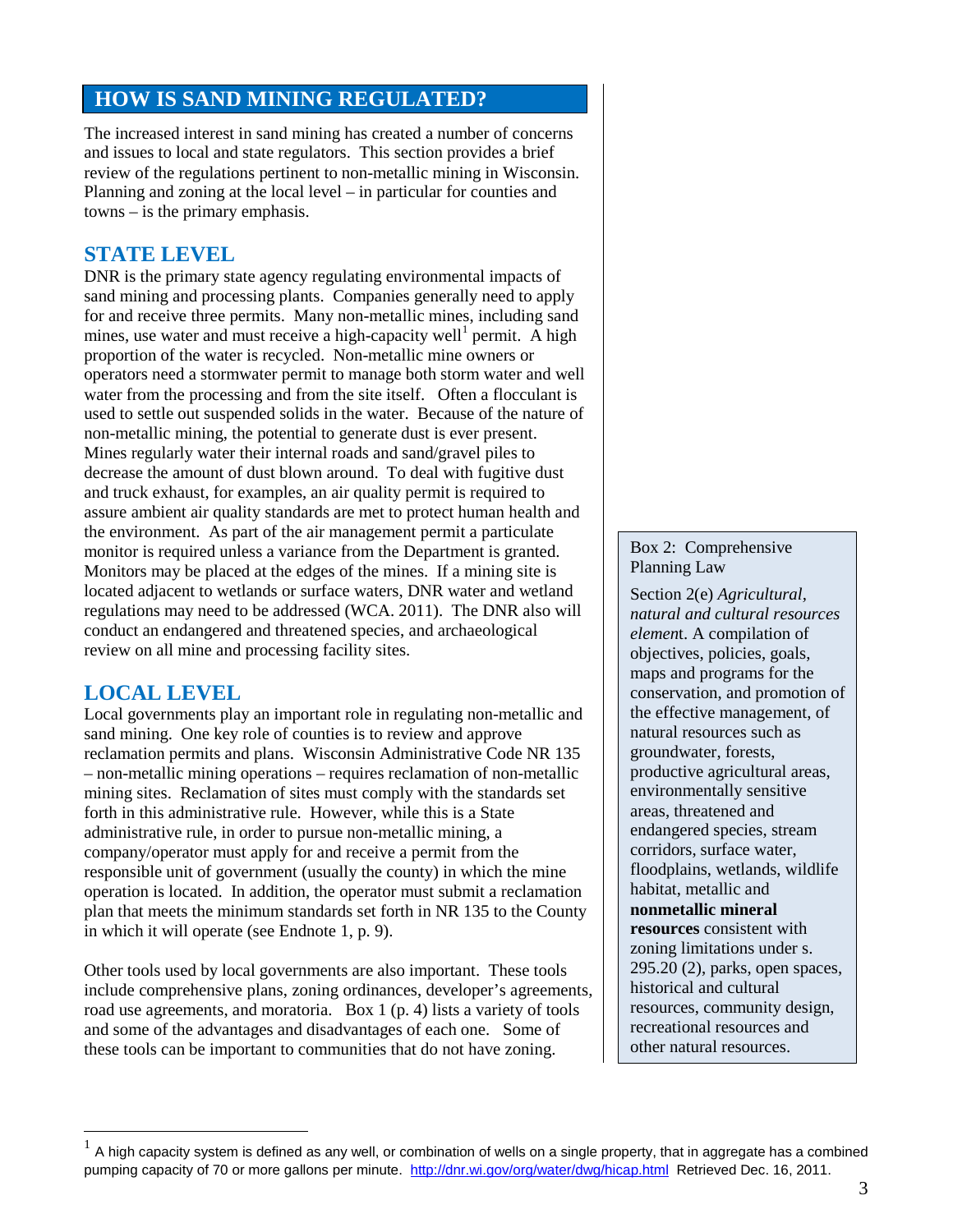## BOX 1: LOCAL TOOLS

| <b>Tools</b>                                         | Advantages                                                                                                                                                                                                                                                                                          | <b>Disadvantages</b>                                                                                                                                                                       |
|------------------------------------------------------|-----------------------------------------------------------------------------------------------------------------------------------------------------------------------------------------------------------------------------------------------------------------------------------------------------|--------------------------------------------------------------------------------------------------------------------------------------------------------------------------------------------|
| Planning tools                                       |                                                                                                                                                                                                                                                                                                     |                                                                                                                                                                                            |
| Non-metallic mining:<br>Reclamation permits (NR 135) | Legal<br>Mandatory<br>Reclamation plan is required for<br>post-mining land use                                                                                                                                                                                                                      | The reclamation permit is<br>required before mining can begin<br>It applies immediately because<br>the removal of topsoil during site<br>development is covered in NR<br>135 (.03 and .07) |
| Comprehensive plan and/or<br>amendment to plan       | Legal<br>Zoning and other implementation<br>tools would be consistent with<br>plan<br>Provides guidance to decision<br>makers                                                                                                                                                                       | Political approval could be<br>challenging<br>Involvement from towns is<br>necessary<br>Takes time                                                                                         |
| <b>Regulatory tools</b>                              |                                                                                                                                                                                                                                                                                                     |                                                                                                                                                                                            |
| Zoning: Conditional Use Permit                       | Specific to particular operation<br>Normal and routine for staff and<br>elected and appointed officials                                                                                                                                                                                             | Challenging to come up with all<br>possible conditions prior to<br>operations                                                                                                              |
| Zoning code amendment as a<br>comprehensive rewrite  | Legal precedent<br>All towns under county zoning<br>participate                                                                                                                                                                                                                                     | Takes a long time<br>Towns can drop out of county<br>zoning                                                                                                                                |
| Zoning code minor amendment                          | Legal precedent<br>Quick                                                                                                                                                                                                                                                                            | Potential lack of participation<br>from towns with village powers                                                                                                                          |
| Development moratoria (see<br>Resources: WTA)        | Legal precedent<br>County board decision<br>Allows time to amend ordinances<br>and "get it right"                                                                                                                                                                                                   | Political approval could be<br>challenging<br>Possibility of chasing businesses<br>away<br>Need public health official or<br>engineer to write a report<br>verifying rationale             |
| Non-metallic mining ordinance                        | Legal precedent (Zweifelhofer v.<br>Town of Cooks Valley, 2012 WI<br>7, Wisconsin Supreme Court)<br>Non-metallic mining ordinance is<br>not a zoning ordinance<br>An important non-zoning tool<br>which can specify conditional<br>uses<br>An unzoned town with village<br>powers may use this tool | It applied equally across the<br>jurisdiction                                                                                                                                              |
| <b>Incentive Tools</b>                               |                                                                                                                                                                                                                                                                                                     |                                                                                                                                                                                            |
| Development agreement                                | Legal; although not expressly<br>authorized by the State of<br>Wisconsin<br>Specific to particular operation                                                                                                                                                                                        | Takes time and willingness to<br>negotiate by both parties                                                                                                                                 |
| Road use agreement                                   | Legal<br>Wis. State Statute 349.16<br>Can contain terms for payments<br>for roadway improvement and<br>maintenance                                                                                                                                                                                  | Often through the Highway<br>Department rather than Zoning<br>Department<br>Collaboration is necessary                                                                                     |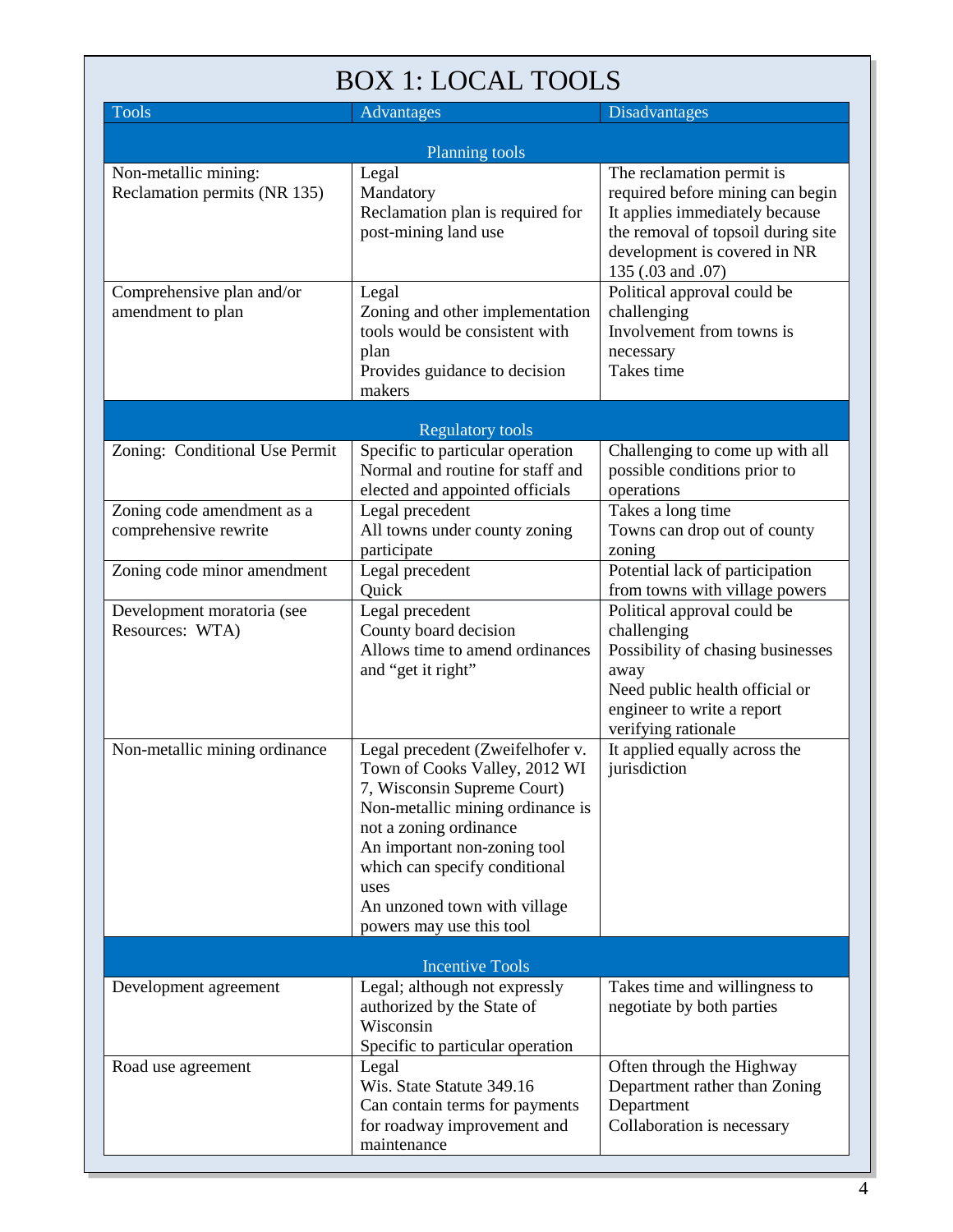#### *The Role of the Comprehensive Plan*

One of the key tools used by communities to identify future land uses is comprehensive planning. Non-metallic mining should be addressed within the natural resources element of a comprehensive plan (Box 2: Element language). Maps that show locations of mineral resources in a community and possible appropriate locations for metallic or nonmetallic mining are important. It's also important to discuss the role of non-metallic mining in the community as goals and objectives are formulated. Because the comprehensive plan guides decisions, goals and objectives should provide direction to decision-makers, including elected and appointed officials, and staff. If a community's comprehensive plan does not explicitly discuss non-metallic mining, the community can go through a process to amend the plan (CLUE 2012). Box 3 provides an example from the Town of Stockton, Portage County. The town recognizes the non-metallic mining industry and the gravel and sand resource, and also provides direction for decision-makers at the town and county level.

Box 3: Town of Stockton, Comprehensive Plan, Agricultural, Cultural, and Natural Resources Element

Section D. Nonmetallic Mining Resources / Sand and Gravel Extraction

The central portion of the Town of Stockton contains a large, high-quality supply of sand and gravel (See Map 5.8). This has resulted in numerous sand and gravel extraction operations in the Town over many years. It is currently estimated that 8 of 11 major pits in Portage County, either currently active or intermittently active, are located in the Town of Stockton.

Readily accessible sources of sand and gravel are needed for roads and other types of construction. The Town of Stockton works with sand and gravel extraction operations to up keep and maintain roads to current industrial road standards. The gravel operations should work with the Town of Stockton and Portage County to maintain and beautify the boundaries of their extraction areas to keep down dust, noise, land use conflicts, and for safety reasons as well as reclaim the spent portions of their pits according to NR 135.

Sand and gravel extraction operations are regulated under the County's Zoning Ordinance as special exception uses in the Agricultural and Industrial Districts. Special exceptions uses require a public hearing before the County's Board of Adjustment, at which time specific conditions of operation are typically applied to the proposed use.

The Stockton Town Board has been proactive in recommending more stringent conditions of operation to the Board of Adjustment than have traditionally been required.

As part of NR 135, Wisconsin Administrative Code, Portage County adopted a Nonmetallic Mining Reclamation Ordinance in June of 2001. The purpose is to establish a local program to ensure the effective reclamation on nonmetallic mining sites. Please see Ordinance for complete detail. Table 5.2 below is a listing of nonmetallic mining operations in the Town of Stockton, along with date of their reclamation plan. The Town currently has about 750 acres of active nonmetallic mining operations.

Objectives from plan:

6. Monitor non–metallic mining operations through Portage County Ordinances.

7. Support a tipping fee for non-metallic mining operations in the Town for general revenue and infrastructure maintenance.

#### *The Role of Zoning*

The comprehensive planning law requires consistency between the plan and zoning among other implementation tools. Counties, towns, cities and villages regulate land use through zoning, including industrial uses.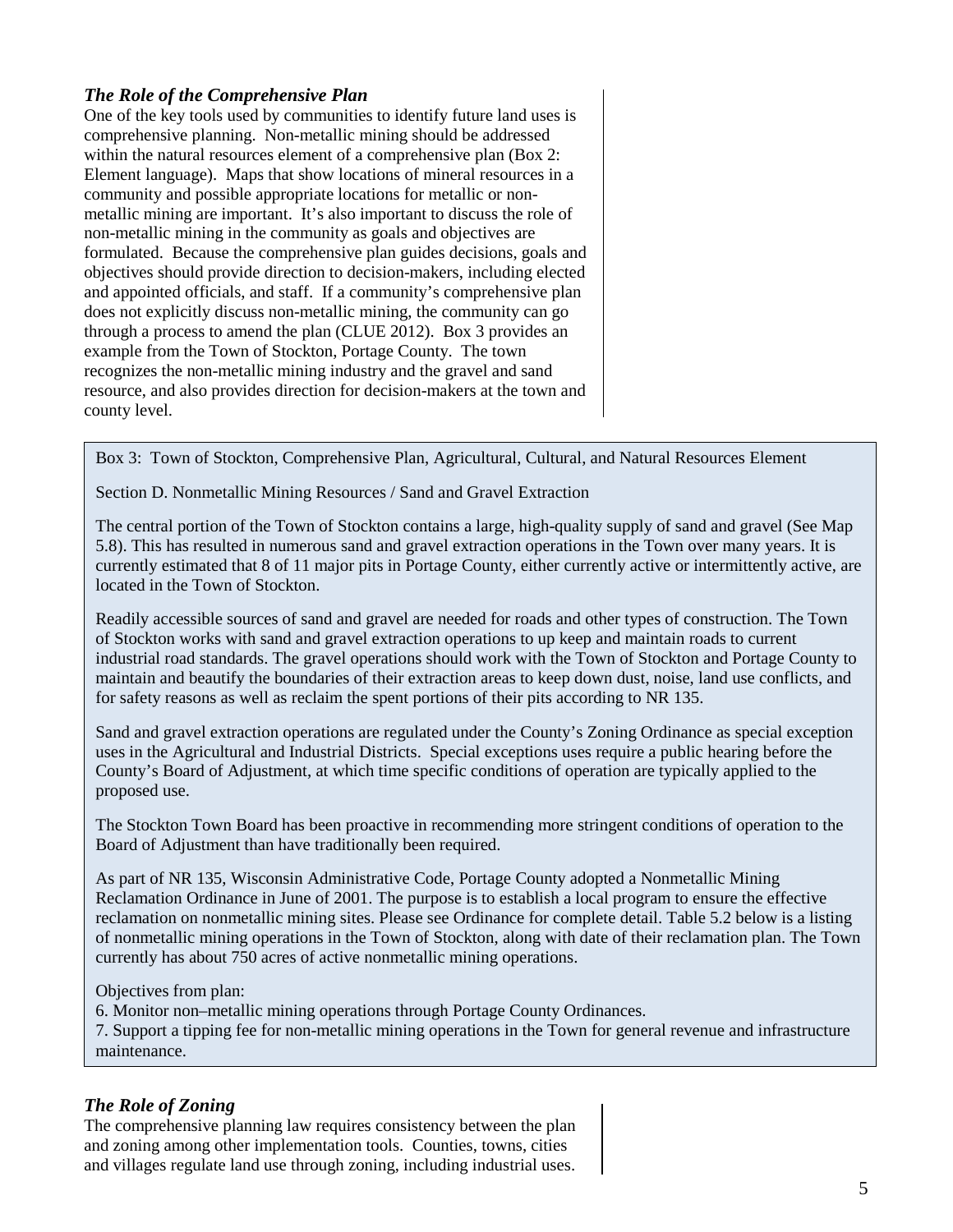A zoning ordinance identifies districts (residential, agricultural, commercial, and industrial) and the types of uses permitted under each district. Uses are permitted provided certain criteria are met, or permitted as a conditional use. If a particular use is not listed as a conditional or permitted use, it is generally prohibited in that particular zoning district. Most zoning ordinances list land uses that qualify as conditional uses. A conditional use permit (CUP) allows the local government to consider the specific operation, determine whether or not it meets the ordinance standards, and apply conditions for how the business/use operates. Truck traffic, blasting, lighting, hours of operation, noise levels, dust, odors, and other impacts on nearby property can be considered when conditions are placed on a CUP. Endnote 2 (p.9) provides an example of a portion of a CUP from Columbia County.

Counties and towns with village powers can also amend their zoning ordinances. These amendments must go through the necessary approval process. Endnote 3 (p. 10) is an example of a non-metallic mining regulation from Shawano County.

#### *The Role of Development Agreements*

"A development agreement is a consensual, binding contract between two or more parties, typically between a land owner/land developer and a government agency(ies)" (MDA). However, the State of Wisconsin does not expressly authorize local governments to enter into development agreements (Ohm).

Cities regularly use development agreements. The City of La Crosse has a development agreement checklist. Box 4 provides the checklist. Two examples of communities that have used development agreements with the sand mining and processing industry are the City of Marshfield and the Town of Greenfield (Monroe County). The City of Marshfield issued a conditional use permit with a development agreement for a sand processing facility in its south-eastern industrial park. The Town of Greenfield entered into a development agreement with Unimin Corporation for sand mining.

#### *The Role of Development Moratoria*

Cities, villages and towns have express authority to enact a development moratorium (see Wis. Stat. §§ 62.23(7)(da) and 66.1002 created by 2011 Wisconsin Act 144). Counties do not have express authority under State Statutes to impose a moratorium. A development moratorium may be used to limit development while preparing or revising a comprehensive plan or land use ordinance. The purpose of a moratorium is to prevent nonconforming or incompatible uses from developing that would be at odds with the new plan or ordinance.

While municipalities have express authority to enact a development moratorium, they may do so only under certain circumstances: if it has "enacted a comprehensive plan, is in the process of preparing its comprehensive plan, is in the process of preparing a significant amendment to its comprehensive plan in response to a substantial change in conditions in the municipality, or is exempt from the consistency requirement (s.66.1001 (3m)). The municipality also must Box 4: General Considerations or Provisions of Development Agreements

- a. Employment requirements, including duration
- b. Investment and maintenance of assessed value requirements
- c. Property insurance requirements
- d. For TIF projects, guarantee tax increments
- e. Require proof of financing
- f. Public share comes in last
- g. Adequate enforcement mechanisms
- h. Personal guarantees

#### Source: La Crosse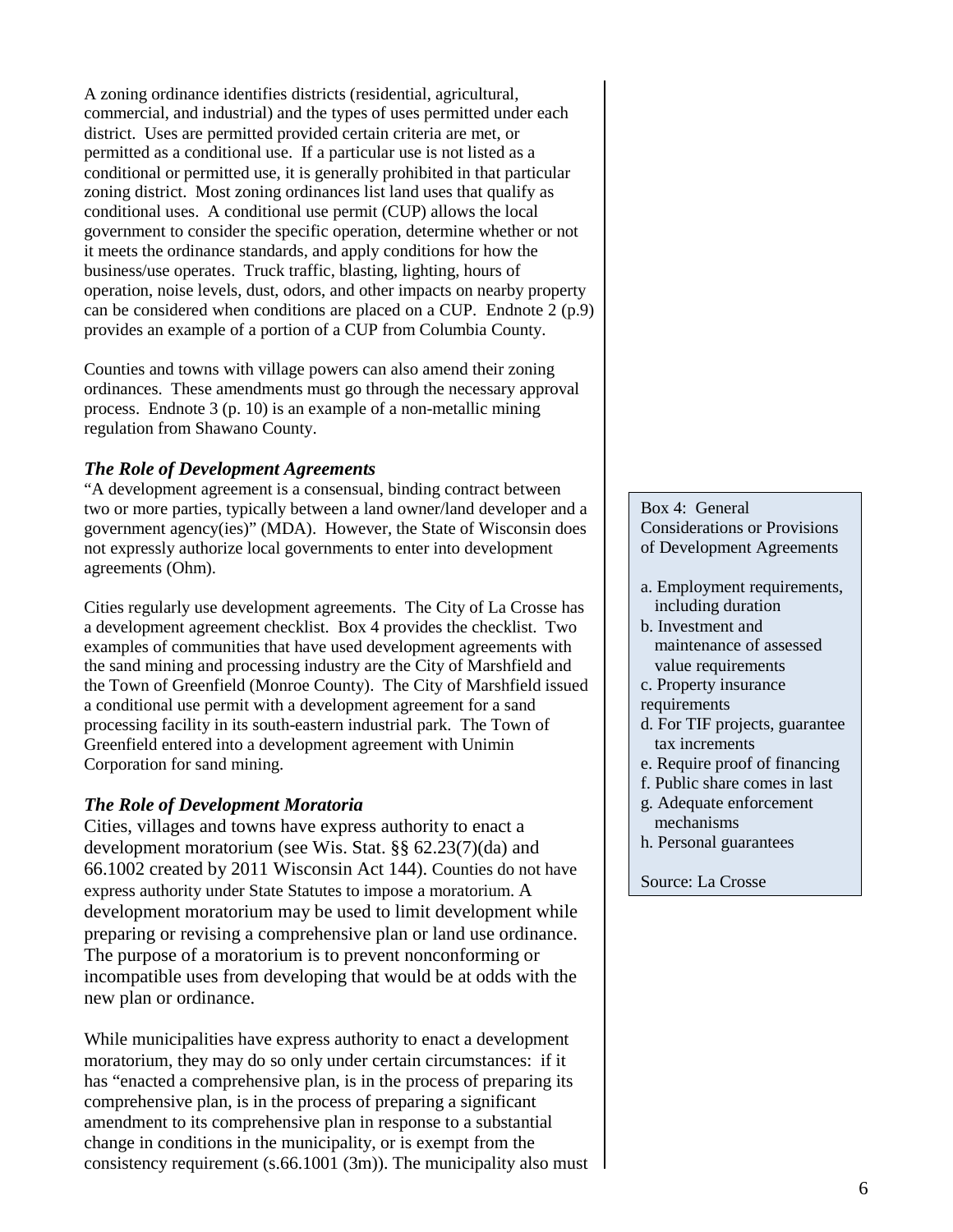adopt a resolution stating that a moratorium is needed either to prevent a shortage in, or the overburdening of, local public facilities or to address a significant threat to the public health or safety that is presented by a proposed or anticipated activity due to a request for rezoning, a plat or certified survey map, or a subdivision plan or other land division. This resolution must be accompanied by a written report from a registered engineer or a public health professional that states that the moratoria is justified based on overburdened public facilities and/or a threat to public health or safety.

## **OTHER ISSUES TO CONSIDER**

In considering any of the local strategies outlined above, there are a number of local issues to consider when a non-metallic or sand mine applies for a permit in a community. Box 5 (p. 8) lists three types of considerations (environmental/public health, neighborhood, and community) and accompanying issues. Many of the environmental considerations are handled through DNR permits or through NR 135. Many of the neighborhood consideration issues can be included in a conditional use permit. The community considerations should be discussed and examined prior to making a decision (see UWEX).

## **SUMMARY AND CONCLUSION**

While frac sand mining is creating a variety of challenges for many communities in Wisconsin, there are a number of land use tools to use some of which are regulatory in nature and others that are not. In addition, more and more counties and towns are gaining valuable experience in handling new non-metallic mining inquiries and permitting.

## **RESOURCES**

- CLUE. Center for Land Use Education. 2012 (Forthcoming). Plan Commission Handbook. Chapters on Planning and Zoning.
- Columbia County. Conditional Use Permit. Zoning staff.
- La Crosse, City. Development Agreement Checklist. http://www.cityoflacrosse.org/index.aspx?NID=93 Retrieved December 29, 2011.
- MDA (Model Development Agreement Bylaw). [www.umass.edu/masscptc/docs/DevAgree\\_CC.doc](http://www.umass.edu/masscptc/docs/DevAgree_CC.doc)  Retrieved December 29, 2011.
- (NCI) National Cancer Institute at the National Institutes for Health. **Acrylamide in Food and Cancer Risk,** <http://www.cancer.gov/cancertopics/factsheet/Risk/acrylamide-in-food>Retrieved December 29, 2011.
- Ohm, Brian. 1996. Vested Rights.<http://urpl.wisc.edu/extension/perspectives/VestedRights.pdf>Retrieved December 29, 2011.
- Ohm, Brian. 1999. Guide to Community Planning in Wisconsin. Section 2.42 Local Authority to Impose a Moratorium. [http://www.lic.wisc.edu/shapingdane/resources/planning/library/book/chapter02/chap2\\_2-4.htm](http://www.lic.wisc.edu/shapingdane/resources/planning/library/book/chapter02/chap2_2-4.htm)  Retrieved January 24, 2012.
- Shawano County. Non-metallic mining ordinance language. Zoning staff.
- UWEX. 2012. Frac Sand Mining Fact Sheets. [http://buffalo.uwex.edu/land-owner-network/economic](http://buffalo.uwex.edu/land-owner-network/economic-stability-of-mining-fact-sheet)[stability-of-mining-fact-sheet](http://buffalo.uwex.edu/land-owner-network/economic-stability-of-mining-fact-sheet)
- Wisconsin Counties Association. Dec. 2011. Wisconsin Counties. "Mining." Vol. 75. No.12. p.22.
- Wisconsin Department of Natural Resources. Dec. 2011. Frac Sand Issue Brief. <http://wisctowns.com/uploads/ckfiles/files/DNR%20handout.pdf>Retrieved December 16, 2011.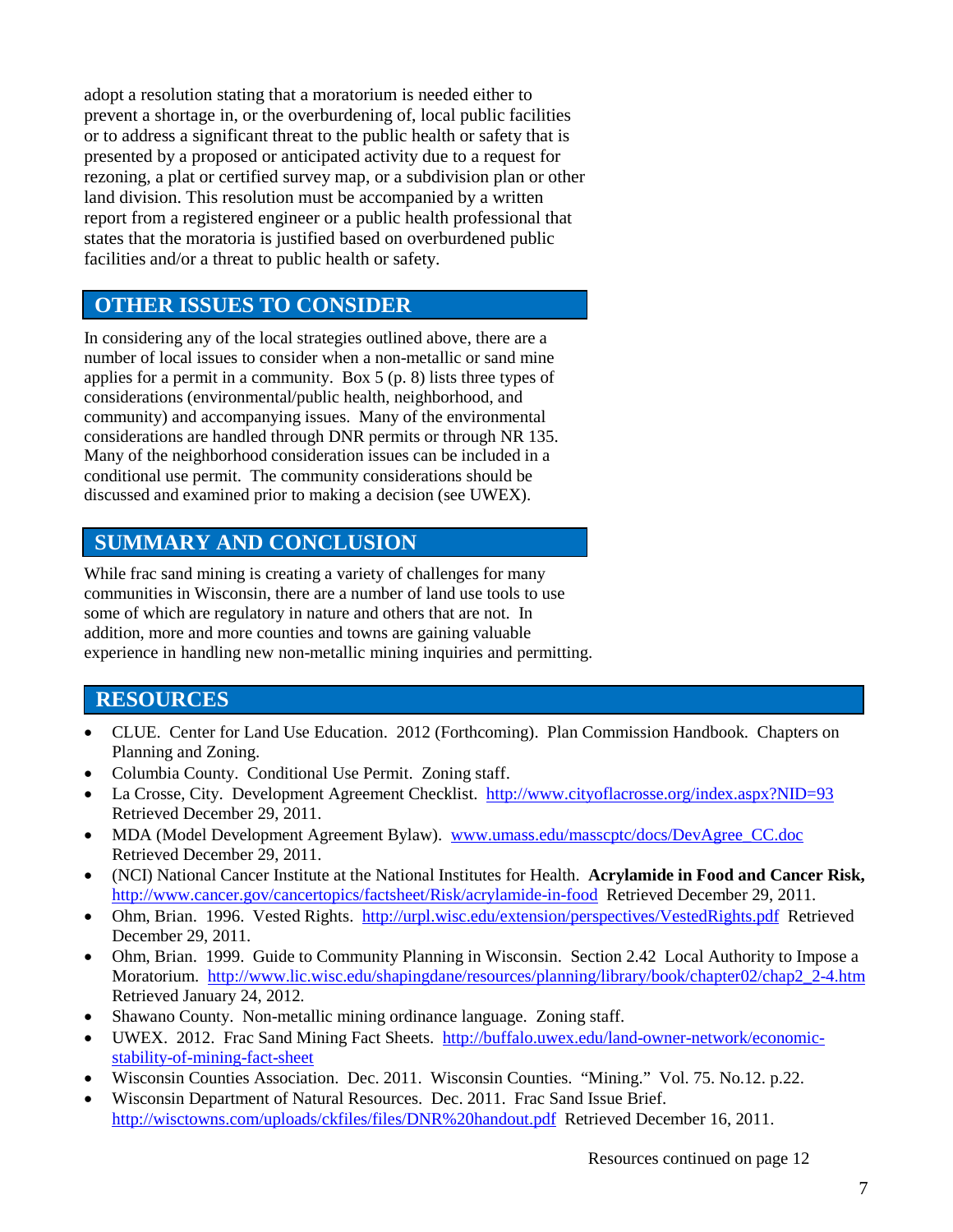| <b>BOX 5: LOCAL ISSUES TO CONSIDER</b>            |                                                                                                                                                                                                                                                                                                                                                                                                                                                                                                                                                                                                                                                                                                                 |  |
|---------------------------------------------------|-----------------------------------------------------------------------------------------------------------------------------------------------------------------------------------------------------------------------------------------------------------------------------------------------------------------------------------------------------------------------------------------------------------------------------------------------------------------------------------------------------------------------------------------------------------------------------------------------------------------------------------------------------------------------------------------------------------------|--|
| Environmental and public health<br>considerations | Groundwater usage and potential for contamination<br>$\bullet$<br>High capacity well permit may be necessary<br>$\bullet$<br>Air quality<br>$\bullet$<br>Air quality permit is necessary particularly for fugitive dust<br>O<br>(sand that blows off site)<br>Stormwater runoff<br>$\bullet$<br>Stormwater runoff permit is necessary<br>O<br>Use of flocculants to settle clays, etc. from the water in<br>$\circ$<br>stormwater ponds<br>Polyacrylamide is often used – possible carcinogen<br>٠<br>(NCI) that may enter groundwater, lakes or streams<br>Use of coagulants such as ferric chloride used in the<br>$\circ$<br>treatment process<br>Post-mining<br>٠<br>Reclamation plan is required by NR 135 |  |
| Neighborhood considerations                       | O<br>Truck traffic<br>$\bullet$<br>Blasting<br>٠<br>Noise level<br>٠<br>Lighting<br>٠<br>Hours of operation<br>٠<br>Dust<br>$\bullet$<br>Odors<br>٠                                                                                                                                                                                                                                                                                                                                                                                                                                                                                                                                                             |  |
| Community considerations                          | Supply and demand for sand and boom and bust economies<br>$\bullet$<br>Boom economy<br>$\bullet$<br>Currently, high demand $=$ lots of competition and new mines<br>O<br>New jobs<br>O<br>Bust economy<br>٠<br>Bankruptcy<br>$\circ$<br>Lost jobs<br>O<br>Taxes<br>On the sale of sand the State $(5\%)$ and county $(0.5\%)$ sales<br>O<br>tax<br>Manufacturing assessment determined by DOR and whether<br>$\circ$<br>there is an exemption or not for machinery and equipment<br>from local real estate tax                                                                                                                                                                                                  |  |
|                                                   | Local roads: local governments can monitor weight limits, direct<br>٠<br>traffic and bond for damage (see Wisconsin Transportation<br><b>Information Center)</b>                                                                                                                                                                                                                                                                                                                                                                                                                                                                                                                                                |  |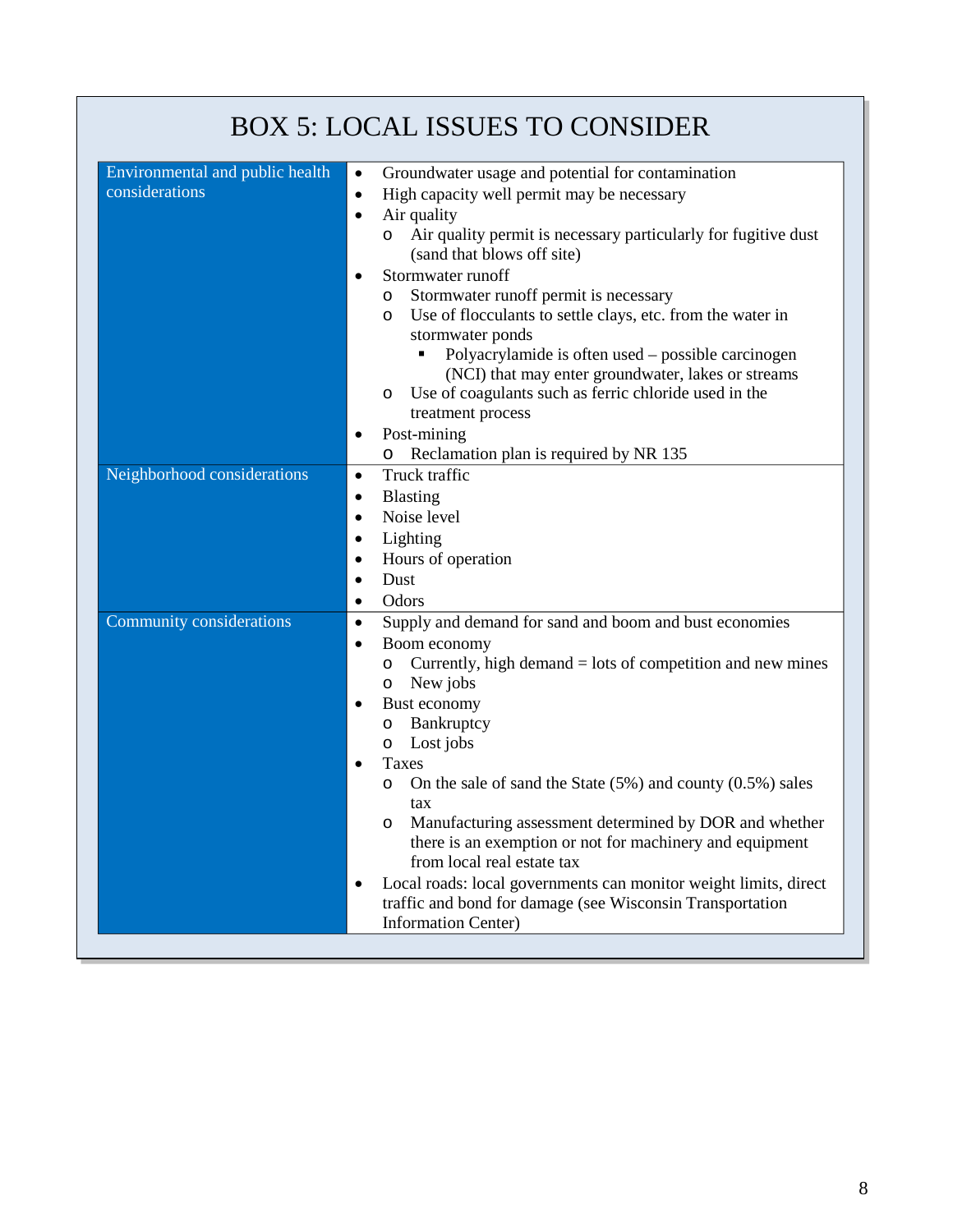## **ENDNOTES**

#### **ENDNOTE 1: NR 135**

According to NR 135, a reclamation permit is required before mining and a reclamation plan is required and needs to be submitted to the regulatory body – since counties are required to have NR 135 reclamation permitting programs, it is most likely the county; however, cities, villages and towns may opt to enact a reclamation ordinance and secure control from the county in their jurisdiction.

The plan must contain certain information. In part it should contain the following:

(a) Maps of the nonmetallic mining site including the general location, property boundaries, the areal extent, geologic composition and depth of the nonmetallic mineral deposit, the distribution, thickness and type of topsoil, the location of surface waters and the existing drainage patterns, the approximate elevation of ground water as determined by existing hydrogeologic information. In specific instances where the existing hydrogeologic information is insufficient for purposes of the reclamation plan, the applicant may supplement the information with the opinion of a licensed professional geologist or hydrologist.

NR 135.19(2)(am) (am) Topsoil or topsoil substitute material, if required to support revegetation needed for reclaiming the site to approved post-mining land use, can be identified using county soil surveys or other available information including that obtained from a soil scientist or the University of Wisconsin soil science extension agent or other available information resources.

(3) Post-mining land use.

NR 135.19(3)(a)(a) The reclamation plan shall specify a proposed post-mining land use for the nonmetallic mine site. The proposed post-mining land use shall be consistent with local land use plans and local zoning at the time the plan is submitted, unless a change to the land use plan or zoning is proposed. The proposed post-mining land use shall also be consistent with any applicable state, local or federal laws in effect at the time the plan is submitted.

NR 135.19 Note Note: A proposed post-mining land use is necessary to determine the type and degree of reclamation needed to correspond with that land use. The post mining land use will be key in determining the reclamation plan. Final slopes, drainage patterns, site hydrology, seed mixes and the degree of removal of miningrelated structures, drainage structures, and sediment control structures will be dictated by the approved postmining land use.

NR 135.19(3)(b) (b) Land used for nonmetallic mineral extraction in areas zoned under a farmland preservation zoning ordinance pursuant to subch. III of ch. 91, Stats., shall be restored to agricultural use.

## **ENDNOTE 2: EXAMPLE OF COLUMBIA COUNTY CUP FOR A NON-METALLIC MINE[2](#page-8-0)**

- $\checkmark$  The buffer zone at the west edge of the quarry area, as described in the submittal ..., shall be maintained in a natural state on its west/southwest facing slope. Said buffer shall be a minimum of 100 feet wide, measured in a horizontal direction to the west, southwest, and south from the 1,000 foot contour line. Within this buffer there shall be no timber harvesting except upon approval of a cutting plan by the Planning and Zoning Committee. In addition, there may be timber removal but there shall be no soil stripping, in a direction toward the quarry interior, for a horizontal distance of 50 feet as measured from the 1,000 foot contour, for the protection of existing trees and other vegetation within the buffer area.
- $\checkmark$  The entrance to the quarry shall be limited to an opening not exceeding 150 feet, measured at the top the walls at the quarry entrance, in width so as to maximize the maintenance and preservation of the sideslope as a buffer area.
- $\checkmark$  No fuel shall be stored in the mine site area or initial processing area other than truck-mounted storage tanks or tanks located within a spill containment structure.
- $\checkmark$  The operator shall require all trucks, excavation and processing equipment to have exhaust systems that meet or exceed current industry standards to ensure that noise levels are kept at or below allowable limits. The level of noise or sound generated by the facility shall not exceed 65 decibels at the property line.

<span id="page-8-0"></span> $2$  Extracted out a portion of the conditions. There are a total of 33 conditions. This is not an unusual number of conditions for this type of use.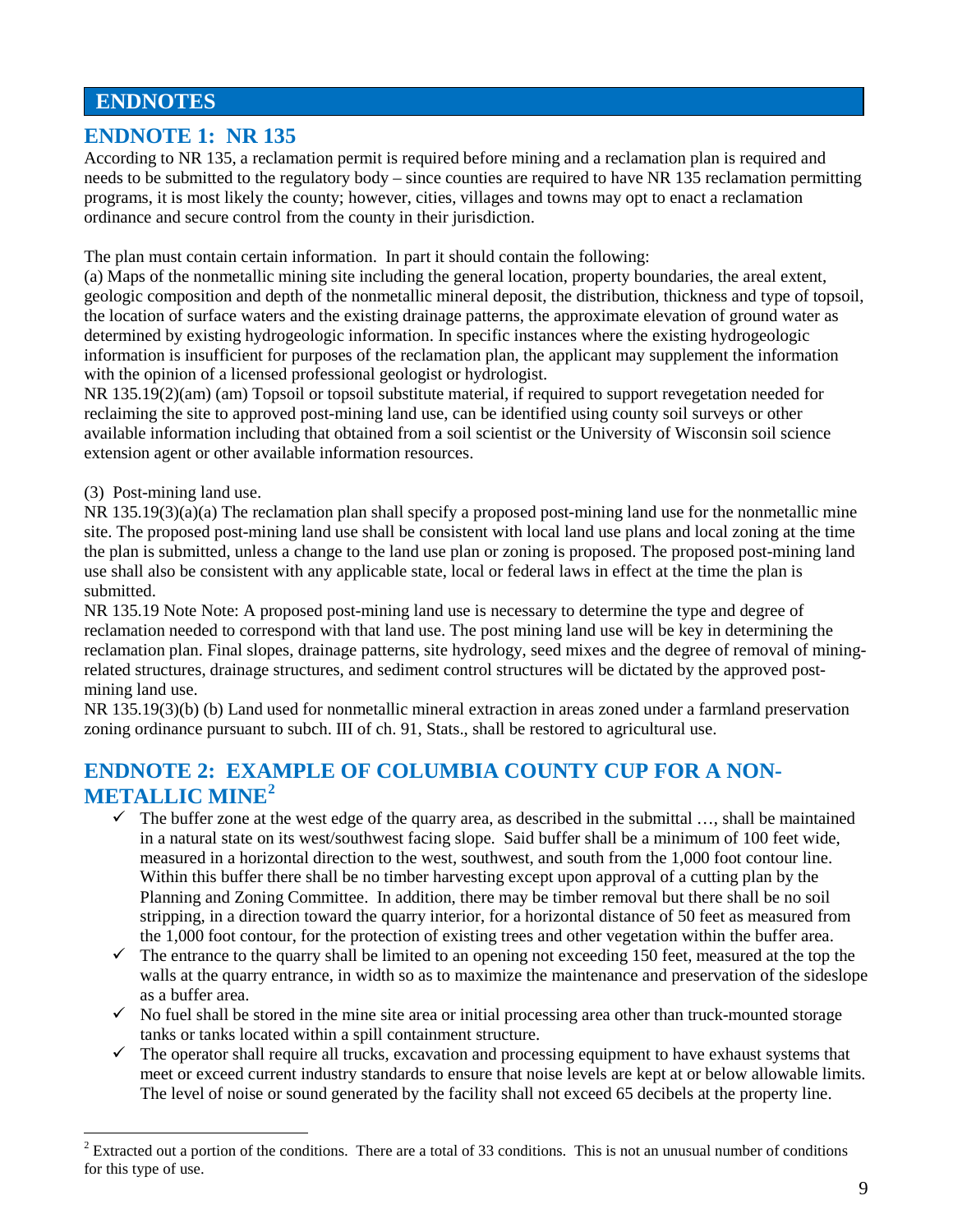- $\checkmark$  The owner and operator shall minimize the generation of airborne dust resulting from excavating, screening, processing and hauling operations within the mine site and on the driveway. Water trucks shall apply water around the quarry as needed or upon request of the Town or County to reduce dust, weather permitting.
- $\checkmark$  Installation of a well for the purpose of serving the mine site shall be subject to the approval of the Planning & Zoning Department. At the time of installation a baseline sample shall be taken tested for the presence of petroleum, petroleum compounds, and or distillates. Subsequent testing shall be done at the request of the Department.
- $\checkmark$  Hours of operation, including, but not limited to, excavating, blasting, crushing, screening, stockpiling, loading and hauling are limited to the hours between 7:00 a.m. to 6:00 p.m. Monday through Friday and 8:00 a.m. to 2:00 p.m. on Saturdays. Necessary maintenance such as welding, tire repair, or changing of engine fluids may be conducted at other times provided such activities do not constitute a nuisance.
- $\checkmark$  Nighttime lighting of the site or initial operations area is permitted only for the purpose of making emergency repairs or during special hours of operation as approved by the Zoning Administrator. All such lighting shall be placed such that lighting elements or transparent shield are not visible from adjacent property or road right of way.
- $\checkmark$  The site operator shall install a locked gate at the site entrance on CTH E.
- $\checkmark$  The harvesting, cutting, trimming or other disturbance of oak trees is permitted only during the period between October 1 and April 15 in order to minimize the potential for the spread of oak wilt.

## **ENDNOTE 3: NON-METALLIC MINING CODE LANGUAGE FROM SHAWANO COUNTY**

- (1) **Non-Metallic Mineral Extraction (land use):** Any land use involving the removal of soil, clay, sand, gravel, rock, non-metallic minerals, peat, or other related material. May include on-site processing of extraction material if part of the application and conditional use permit approval. Does not include relocation of materials required for domestic use on the same lot or a contiguous lot under the same ownership, approved on-site development grading, excavations within public road rights-of-way or easements, agricultural grading, or any soil removal activities on a hazardous waste site. Any "asphalt or concrete rock crushing facility or batch/ready-mix plant" associated with such a facility shall be allowed as separately listed under this Zoning Ordinance and subject to the performance associated with such land use. This use shall meet the following performance standards:
- (a) In addition to the submittal information required under Section X.8.09(4)(h), the application for conditional use permit and land use permit shall include the following information:
	- 1. A written description of the proposed operation, including the types and quantities of the materials that would be extracted; proposed dates to begin extraction, end extraction, and complete reclamation; geologic composition and depth and thickness of the mineral deposit; existing use of the land and proposed use after reclamation; existing natural and archaeological features on and adjacent to the site; where extracted materials would be hauled and over what roads; types, quantities, and frequency of use of equipment to extract, process, and haul; whether and how frequently blasting, drilling, mining, crushing, screening, washing, refueling, fuel storage, asphalt batching, or concrete mixing would be performed on site; whether excavation will occur below the water table and, if so, how ground water quality will be protected; description and elevations of all temporary or permanent structures; proposed hours and days of operation; any special measures that will be used for spill prevention and control, dust control, or environmental protection; and assurances that the site will be developed, operated, and reclaimed in accordance with all approved plans and all county, state, and federal regulations, including a listing of all applicable regulations.
	- 2. A site/operations plan map, drawn to scale by a qualified professional, and including site boundaries; existing contour lines; existing roads, driveways, and utilities; existing natural features including lakes, streams, floodplains, wetlands, and shoreland areas; all residences and private and municipal wells within 1,000 feet; location of the proposed extraction, staging areas, fueling, fuel storage, and equipment storage areas; proposed location and surfacing of roads, driveways, and site access points; proposed phasing plan, if any; proposed fencing of property and gating of access points; proposed locations of stockpiles; proposed location and types of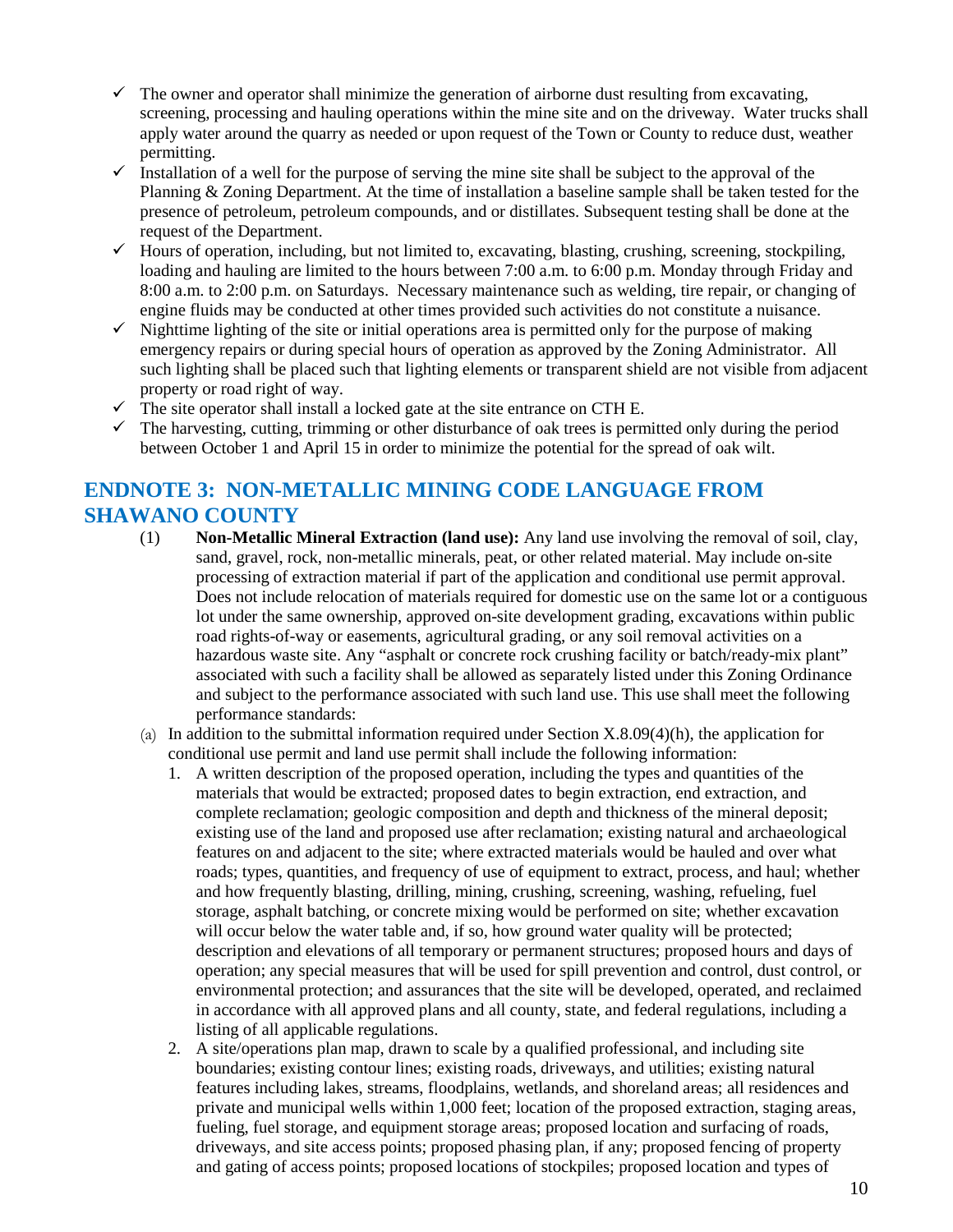screening berms and landscaping; and proposed temporary and permanent structures, including scales and offices.

- 3. An erosion control plan, drawn to scale by a professional engineer, meeting all applicable state and county requirements.
- 4. A reclamation plan prepared in accordance with the Wisconsin Administrative Code and the Shawano County Non-metallic Mining Reclamation Ordinance.
- (b) The appropriate County approval authority shall require a landscaped bufferyard in the yard where the use abuts a residential use or a residential zoning district, per the standards in Section X.5.06(1).
- (c) The appropriate County approval authority may place limits on the amount of time the non-metallic mineral extraction use shall remain in operation.
- (d) The nearest edge of all buildings, structures, and surface activity areas, including pit edges, shall be located a minimum of 200 feet from all dwellings on adjacent properties, and no less than 10 feet from any lot line.
- (e) To prevent tracking of mud onto public roads, access driveways shall be paved within 100 feet of public roads, unless the adjacent road is unpaved.
- (f) All public roads shall be kept free of all mud, debris, and dust by sweeping or other means as necessary, or as requested by the applicable town.
- (g) Access to the site shall only be through points designated as entrances on the site/operations plan; such access points shall be secured when the site is not in operation.
- (h) Provisions for the upgrade, repair, and maintenance of town and county roads shall depend on the intensity of the operation and the existing condition and capacity of such roads. A bond or other performance guarantee for such work may be required provided that a clear relationship is established between the operation and the need for road upgrades, repair, and maintenance. If any town or county road is damaged or destroyed as a result of owners operations, the owner shall restore or pay for the restoration of the same to an acceptable condition and value. The owner shall have the right to show and bear the burden of proof in showing that the indicated damage was not the result of its operations.
- (i) Spraying of the site and driveways shall be conducted to control dust, except when the temperature is below freezing. The applicable town may request that water be applied in and around the excavation pit to further reduce dust.
- (j) On-site bulk fuel storage areas and appropriate places for fueling of equipment (e.g., above the water table) shall be located to minimize the potential for groundwater contamination and in accordance with the Wisconsin Administrative Code and Wisconsin Statutes.
- (k) Hours or days of operation may be limited as deemed appropriate by the Planning, Development, and Zoning Committee.
- (l) Expectations for any blasting, drilling, screening, and asphalt batching shall be clearly understood, and separate acceptable hours for these activities may be established. Blasting is also regulated under Wisconsin Statutes and Wisconsin Administrative Code. The conditional use permit may specifically restrict such activities from occurring if the conditional use permit standards cannot be met.
- (m) If blasting or drilling is requested, additional standards or conditions may be applied with relation to frequency, noise and vibration levels, notice to neighbors, pre-inspection of neighboring basements and wells, and claims procedures in accordance with the Wisconsin Administrative Code.
- (n) All trucks, excavation, and processing equipment shall have exhaust systems that meet or exceed current industry standards to ensure that noise levels are kept at or below allowable limits. The mine operator shall demonstrate that the level of noise generated by the facility or equipment does not exceed 65 decibels at the property line.
- (o) Unless the extraction site is inaccessible, the area of extraction shall be completely enclosed by a safety fence or maintained at a slope not to exceed 3:1.
- (p) The applicant shall furnish a certificate of insurance before operations commence.
- (q) Approval shall be subject to amendment or revocation if non-compliance with approved plans, this Section, or approval conditions is identified.
- (r) Approval shall be subject to periodic review of the operation to ensure compliance with the conditional use permit, and to specific limitations over the portion of the lot or parcel where extraction may occur.
- (s) The conditional use permit shall expire 5 years from the date of approval except where the Planning, Development, and Zoning Committee in its conditional use approval grants otherwise. In order to